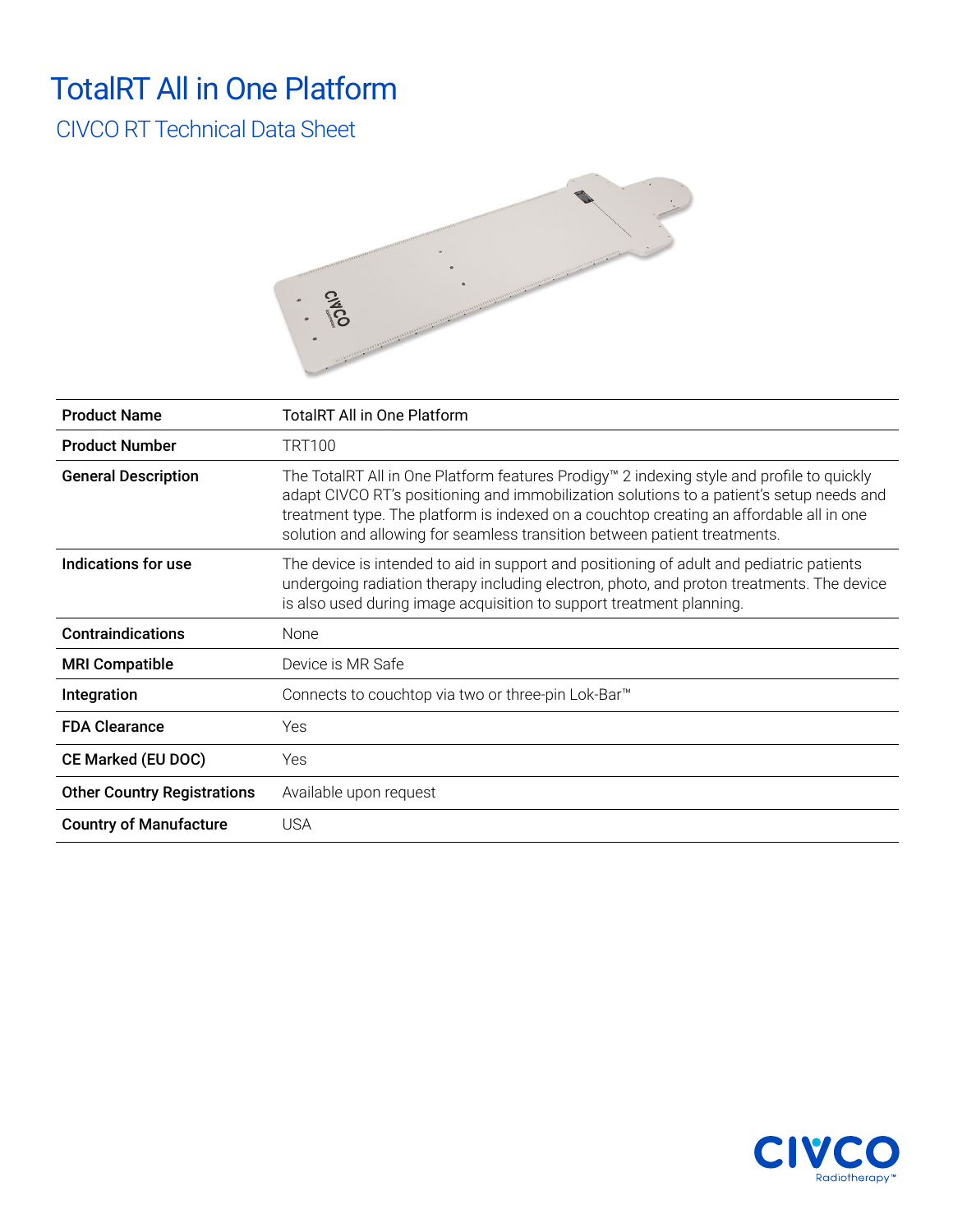# Technical Details

| <b>Primary Materials</b>     | Glass Fiber, Foam Core                                                                           |                           |                             |                              |
|------------------------------|--------------------------------------------------------------------------------------------------|---------------------------|-----------------------------|------------------------------|
| Weight (approx)              | 7.3 kg / 16 lbs                                                                                  |                           |                             |                              |
| Dimensions (mm)              | 2013.4 L x 619.71 W x 34.93 H (min.)                                                             |                           |                             |                              |
| <b>Dosimetric Properties</b> | Location                                                                                         | <b>Field Size</b><br>(cm) | Attenuation<br>6 MV photons | Attenuation<br>18 MV photons |
|                              | Middle of platform <b>O</b>                                                                      | $10 \times 10$            | 2.23                        | 1.61                         |
|                              | Head area                                                                                        | $10 \times 10$            | 1.76                        | 1.24                         |
|                              | Performance Specifications are for reference only, values may vary based on setup and equipment. |                           |                             |                              |

#### Technical Drawing